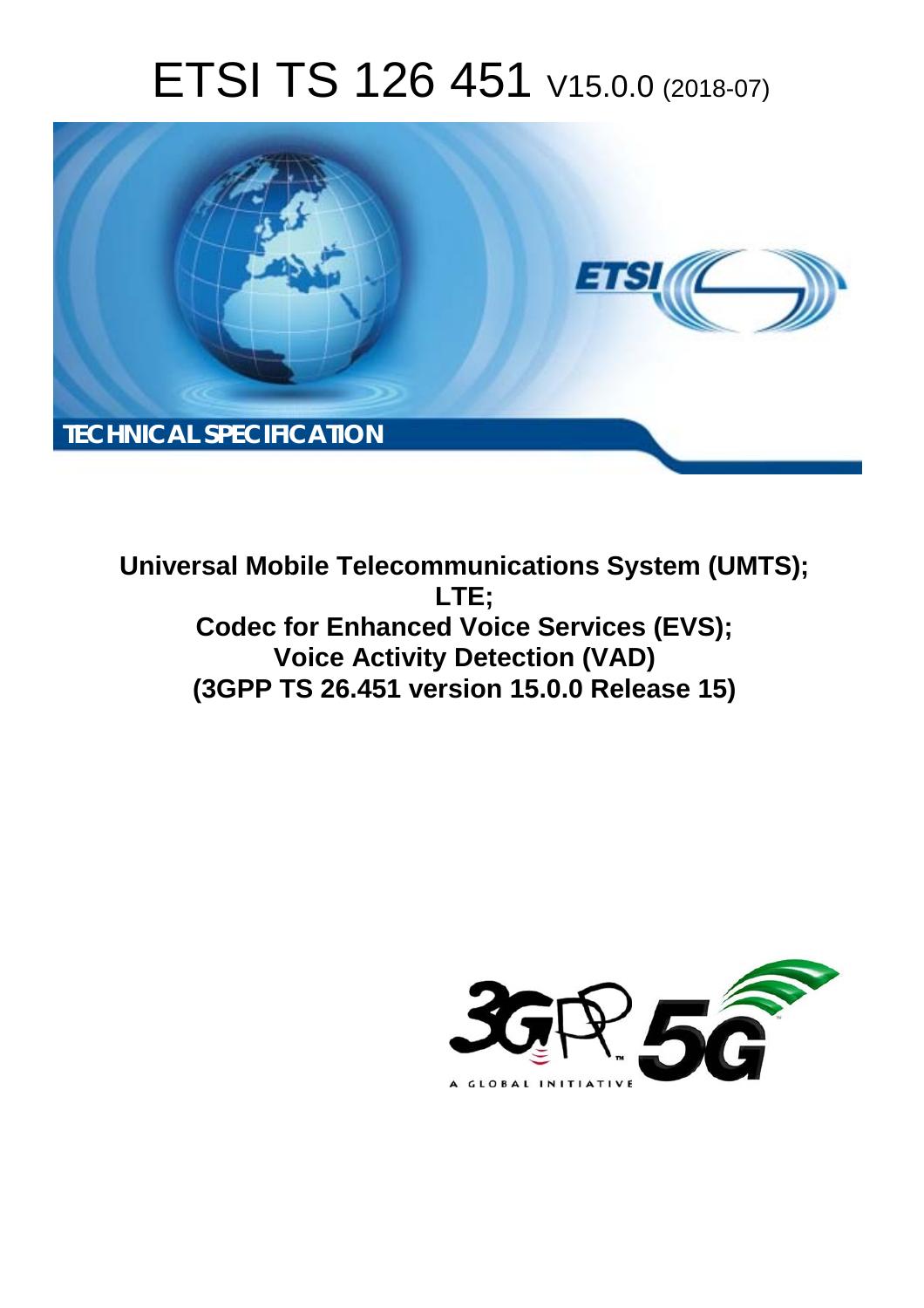Reference RTS/TSGS-0426451vf00

> Keywords LTE,UMTS

### *ETSI*

#### 650 Route des Lucioles F-06921 Sophia Antipolis Cedex - FRANCE

Tel.: +33 4 92 94 42 00 Fax: +33 4 93 65 47 16

Siret N° 348 623 562 00017 - NAF 742 C Association à but non lucratif enregistrée à la Sous-Préfecture de Grasse (06) N° 7803/88

#### *Important notice*

The present document can be downloaded from: <http://www.etsi.org/standards-search>

The present document may be made available in electronic versions and/or in print. The content of any electronic and/or print versions of the present document shall not be modified without the prior written authorization of ETSI. In case of any existing or perceived difference in contents between such versions and/or in print, the only prevailing document is the print of the Portable Document Format (PDF) version kept on a specific network drive within ETSI Secretariat.

Users of the present document should be aware that the document may be subject to revision or change of status. Information on the current status of this and other ETSI documents is available at <https://portal.etsi.org/TB/ETSIDeliverableStatus.aspx>

If you find errors in the present document, please send your comment to one of the following services: <https://portal.etsi.org/People/CommiteeSupportStaff.aspx>

### *Copyright Notification*

No part may be reproduced or utilized in any form or by any means, electronic or mechanical, including photocopying and microfilm except as authorized by written permission of ETSI. The content of the PDF version shall not be modified without the written authorization of ETSI. The copyright and the foregoing restriction extend to reproduction in all media.

> © ETSI 2018. All rights reserved.

**DECT**TM, **PLUGTESTS**TM, **UMTS**TM and the ETSI logo are trademarks of ETSI registered for the benefit of its Members. **3GPP**TM and **LTE**TM are trademarks of ETSI registered for the benefit of its Members and of the 3GPP Organizational Partners. **oneM2M** logo is protected for the benefit of its Members.

**GSM**® and the GSM logo are trademarks registered and owned by the GSM Association.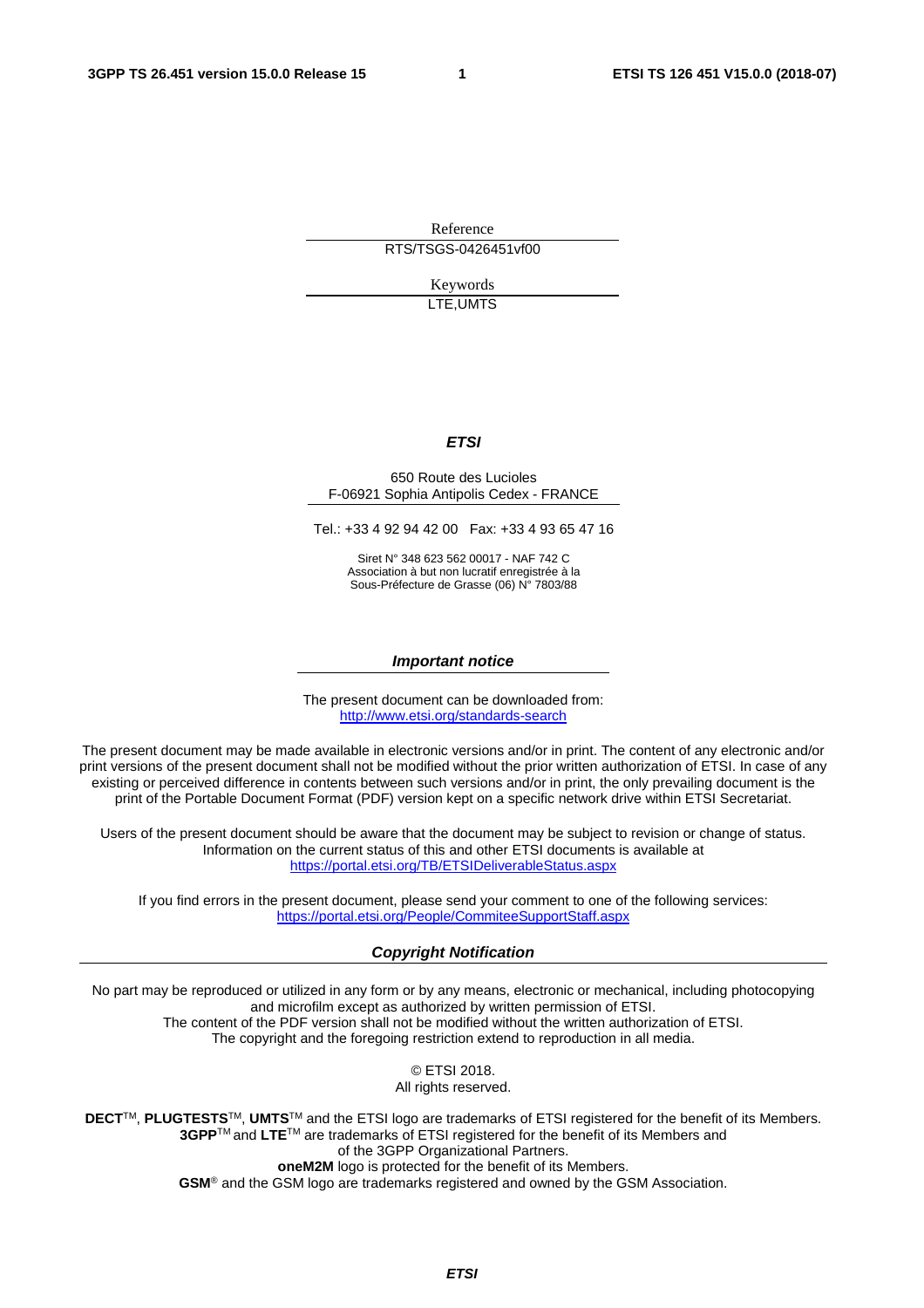# Intellectual Property Rights

### Essential patents

IPRs essential or potentially essential to normative deliverables may have been declared to ETSI. The information pertaining to these essential IPRs, if any, is publicly available for **ETSI members and non-members**, and can be found in ETSI SR 000 314: *"Intellectual Property Rights (IPRs); Essential, or potentially Essential, IPRs notified to ETSI in respect of ETSI standards"*, which is available from the ETSI Secretariat. Latest updates are available on the ETSI Web server ([https://ipr.etsi.org/\)](https://ipr.etsi.org/).

Pursuant to the ETSI IPR Policy, no investigation, including IPR searches, has been carried out by ETSI. No guarantee can be given as to the existence of other IPRs not referenced in ETSI SR 000 314 (or the updates on the ETSI Web server) which are, or may be, or may become, essential to the present document.

### **Trademarks**

The present document may include trademarks and/or tradenames which are asserted and/or registered by their owners. ETSI claims no ownership of these except for any which are indicated as being the property of ETSI, and conveys no right to use or reproduce any trademark and/or tradename. Mention of those trademarks in the present document does not constitute an endorsement by ETSI of products, services or organizations associated with those trademarks.

# Foreword

This Technical Specification (TS) has been produced by ETSI 3rd Generation Partnership Project (3GPP).

The present document may refer to technical specifications or reports using their 3GPP identities, UMTS identities or GSM identities. These should be interpreted as being references to the corresponding ETSI deliverables.

The cross reference between GSM, UMTS, 3GPP and ETSI identities can be found under [http://webapp.etsi.org/key/queryform.asp.](http://webapp.etsi.org/key/queryform.asp)

# Modal verbs terminology

In the present document "**shall**", "**shall not**", "**should**", "**should not**", "**may**", "**need not**", "**will**", "**will not**", "**can**" and "**cannot**" are to be interpreted as described in clause 3.2 of the [ETSI Drafting Rules](https://portal.etsi.org/Services/editHelp!/Howtostart/ETSIDraftingRules.aspx) (Verbal forms for the expression of provisions).

"**must**" and "**must not**" are **NOT** allowed in ETSI deliverables except when used in direct citation.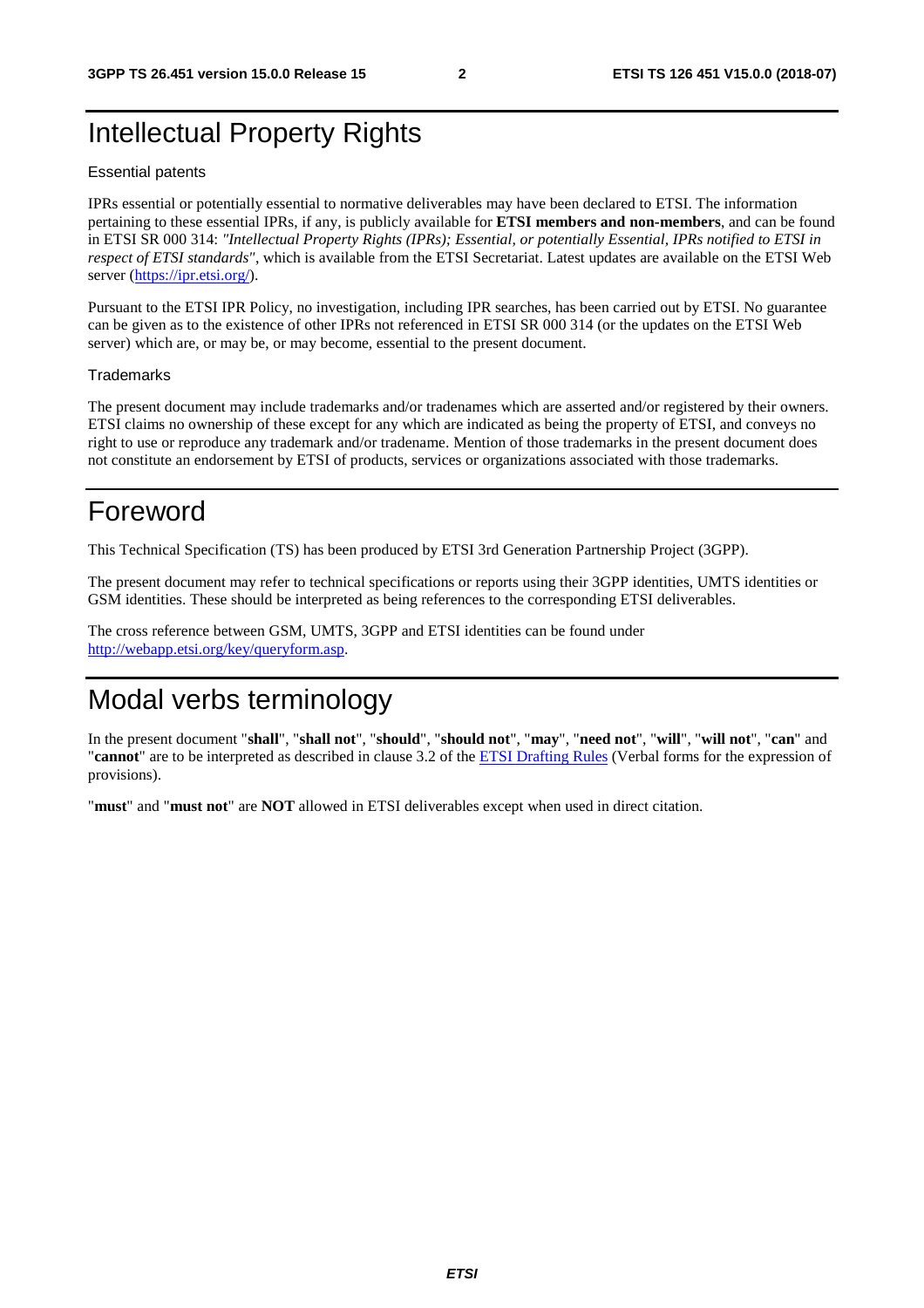$\mathbf{3}$ 

# Contents

| 3 <sup>1</sup> |  |  |  |  |  |  |
|----------------|--|--|--|--|--|--|
| $\overline{4}$ |  |  |  |  |  |  |
|                |  |  |  |  |  |  |
|                |  |  |  |  |  |  |
|                |  |  |  |  |  |  |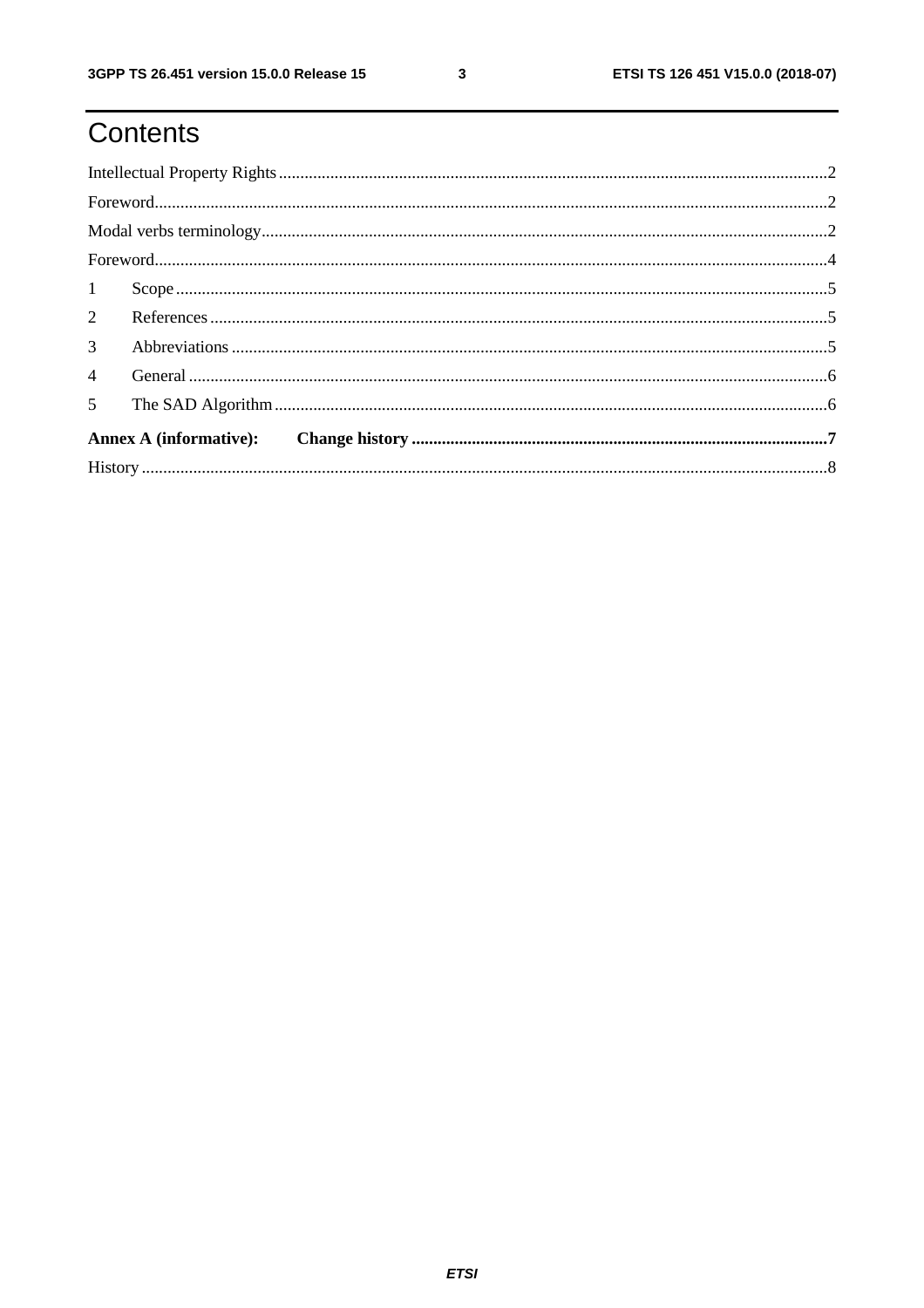# Foreword

This Technical Specification has been produced by the 3rd Generation Partnership Project (3GPP).

The contents of the present document are subject to continuing work within the TSG and may change following formal TSG approval. Should the TSG modify the contents of the present document, it will be re-released by the TSG with an identifying change of release date and an increase in version number as follows:

Version x.y.z

where:

- x the first digit:
	- 1 presented to TSG for information;
	- 2 presented to TSG for approval;
	- 3 or greater indicates TSG approved document under change control.
- y the second digit is incremented for all changes of substance, i.e. technical enhancements, corrections, updates, etc.
- z the third digit is incremented when editorial only changes have been incorporated in the document.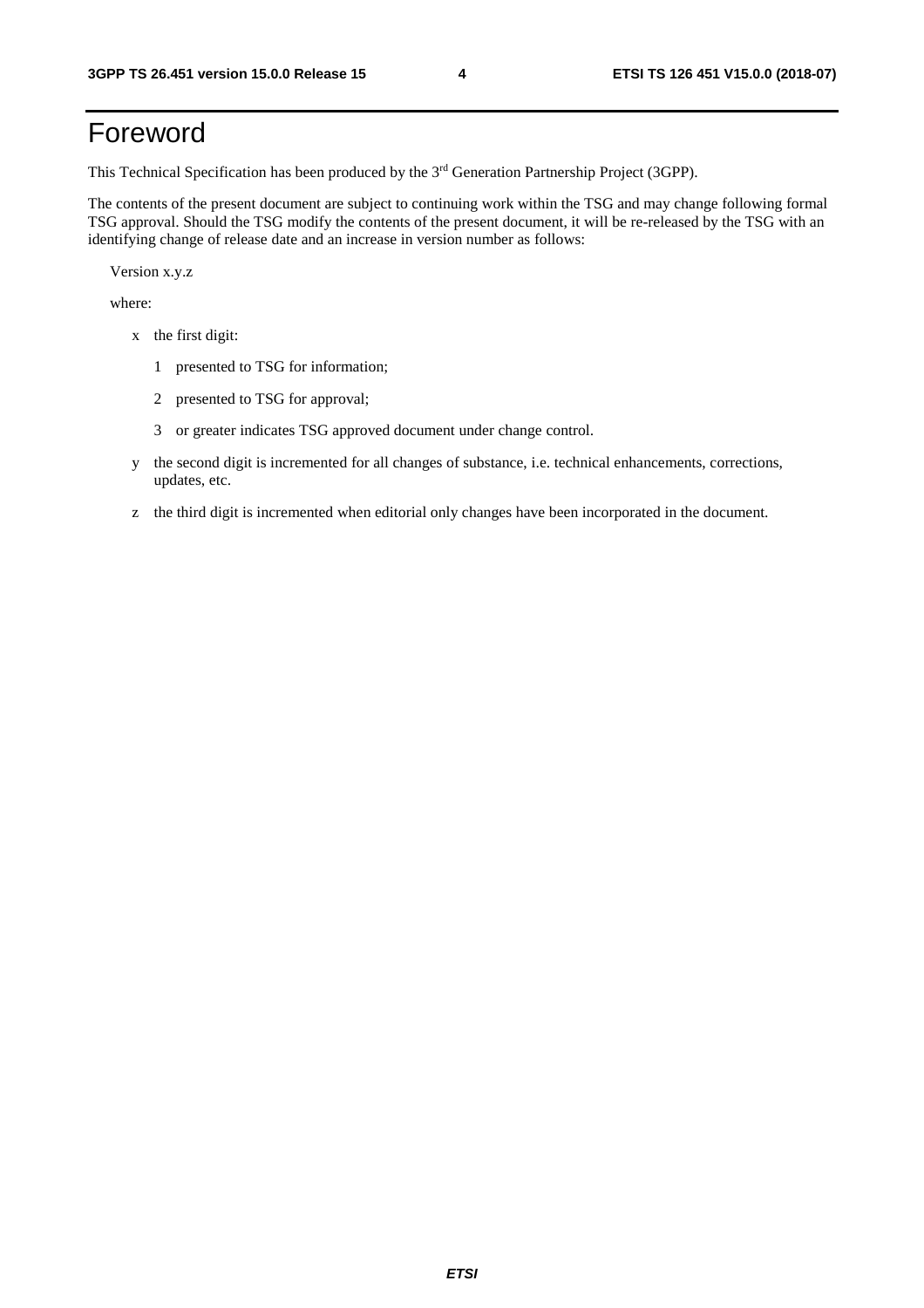### 1 Scope

The present document specifies the Voice Activity Detector (VAD) used in the Discontinuous Transmission (DTX) of the EVS Codec. Although the main application of the VAD algorithm is the detection of speech or voice signals, the algorithm is more accurately described as a Signal Activity Detection (SAD) algorithm.

The present document is a high level overview of the functionality with reference to the Codec Detailed Algorithmic Description where the functionality is specified in detail.

# 2 References

The following documents contain provisions which, through reference in this text, constitute provisions of the present document.

- References are either specific (identified by date of publication, edition number, version number, etc.) or non-specific.
- For a specific reference, subsequent revisions do not apply.
- For a non-specific reference, the latest version applies. In the case of a reference to a 3GPP document (including a GSM document), a non-specific reference implicitly refers to the latest version of that document *in the same Release as the present document*.
- [1] 3GPP TR 21.905: "Vocabulary for 3GPP Specifications".
- [2] 3GPP TS 26.441: "Codec for Enhanced Voice Services (EVS); General Overview".
- [3] 3GPP TS 26.445: "Codec for Enhanced Voice Services (EVS); Detailed Algorithmic Description ".
- [4] 3GPP TS 26.442: "Codec for Enhanced Voice Services (EVS); ANSI C code (fixed-point)".
- [5] 3GPP TS 26.443: "Codec for Enhanced Voice Services (EVS); ANSI C code (floating-point)".
- [6] 3GPP TS 26.444: "Codec for Enhanced Voice Services (EVS); Test Sequences".
- [7] 3GPP TS 26.446: "Codec for Enhanced Voice Services (EVS); AMR-WB Backward Compatible Functions".
- [8] 3GPP TS 26.449: "Codec for Enhanced Voice Services (EVS); Comfort Noise Generation (CNG) Aspects".
- [9] 3GPP TS 26.450: "Codec for Enhanced Voice Services (EVS); Discontinuous Transmission (DTX)".
- [10] 3GPP TR 26.952: "Codec for Enhanced Voice Services (EVS); Performance Characterization".

# 3 Abbreviations

For the purposes of the present document, the abbreviations given in TR 21.905 [1] and the following apply. An abbreviation defined in the present document takes precedence over the definition of the same abbreviation, if any, in TR 21.905 [1].

| <b>ACELP</b> | Algebraic Code-Excited Linear Prediction |
|--------------|------------------------------------------|
| AMR-WB       | Adaptive Multi Rate Wideband (codec)     |
| <b>CNG</b>   | <b>Comfort Noise Generator</b>           |
| <b>DTX</b>   | Discontinuous Transmission               |
| <b>EVS</b>   | <b>Enhanced Voice Services</b>           |
| FB           | Fullband                                 |
| <b>FEC</b>   | Frame Erasure Concealment                |
| <b>IP</b>    | <b>Internet Protocol</b>                 |
| <b>JBM</b>   | Jitter Buffer Management                 |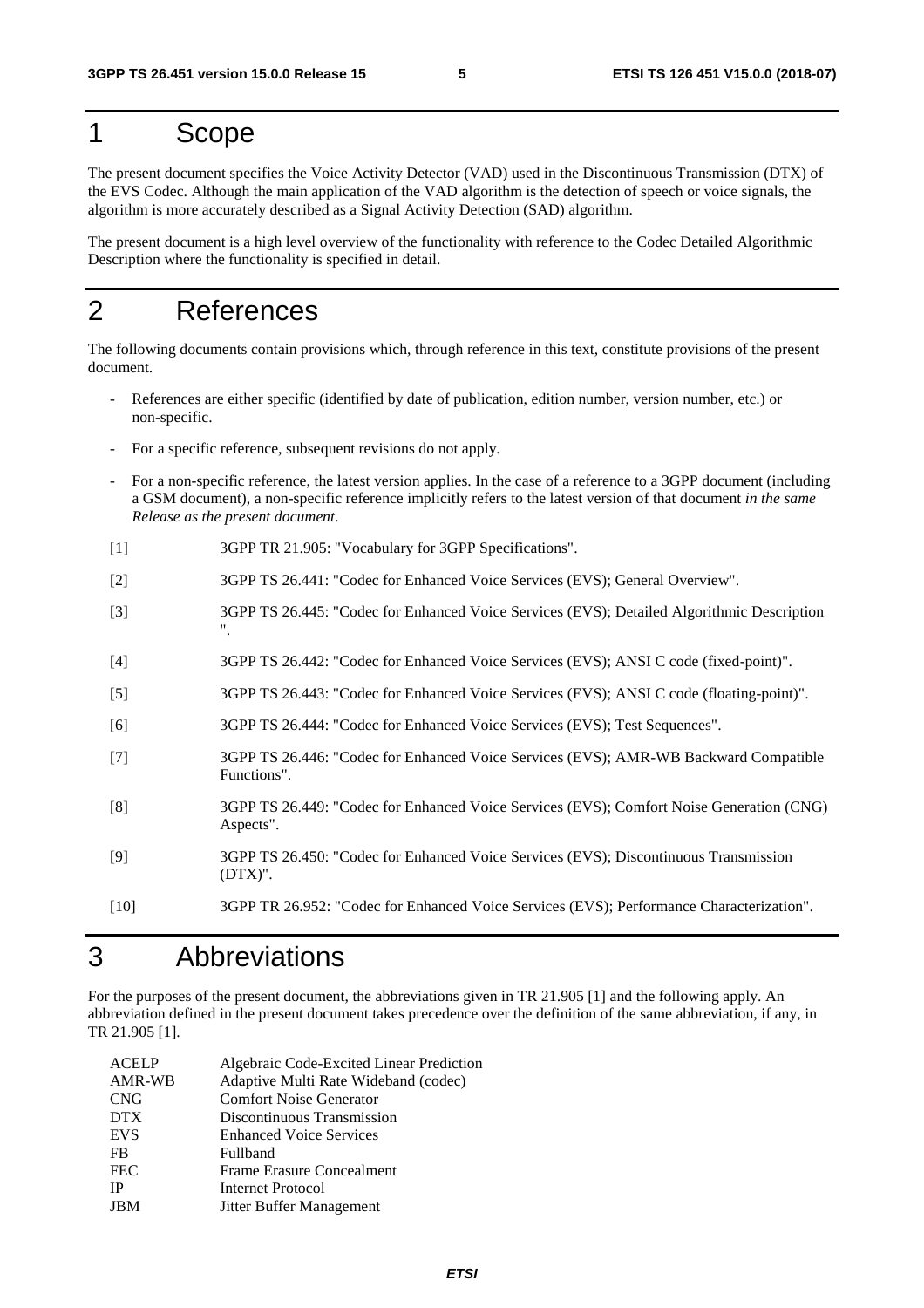| <b>MSB</b>    | Most Significant Bit                       |
|---------------|--------------------------------------------|
| <b>MTSI</b>   | Multimedia Telephony Service for IMS       |
| <b>NB</b>     | Narrowhand                                 |
| <b>PS</b>     | Packet Switched                            |
| <b>PSTN</b>   | Public Switched Telephone Network          |
| <b>SAD</b>    | <b>Signal Activity Detection</b>           |
| <b>SC-VBR</b> | Source Controlled - Variable Bit Rate      |
| <b>SID</b>    | Silence Insertion Descriptor               |
| <b>SWB</b>    | Super Wideband                             |
| <b>VAD</b>    | Voice Activity Detection                   |
| <b>WB</b>     | Wideband                                   |
| <b>WMOPS</b>  | Weighted Millions of Operations Per Second |
|               |                                            |

### 4 General

The function of the Enhanced Voice Services coder VAD algorithm, or more accurately the SAD algorithm, is to indicate whether each 20 ms frame contains signals that should be transmitted, e.g. speech, music or other audio. The output of the SAD algorithm is a Boolean flag  $(f_{SAD})$  that is set to one for the active signal, which is any useful signal bearing some meaningful information. Otherwise, the flag is set to zero indicating an inactive signal, which has no meaningful information. The inactive signal is mostly a pause or background noise.

The procedure of the present document is mandatory for implementation in all network entities and User Equipment (UE)s supporting the EVS coder.

The present document does not describe the ANSI-C code of this procedure. In the case of discrepancy between the procedure described in the present document and its ANSI-C code specifications contained in [4] the procedure defined by the [4] prevails.

# 5 The SAD Algorithm

The Enhanced Voice Services codec signal activity detection (SAD) module described in the present document consists of three sub-SAD modules; SAD1, SAD2 and SAD3.

SAD1 and SAD2 are combined initially to provide an efficient preliminary activity decision. This preliminary decision is then modified by the third sub-SAD module, SAD3, depending upon the codec mode of operation.

The efficient preliminary activity output is used as the final SAD decision for the AMR-WB IO modes, while the activity output with SAD3 is used as the final SAD decision for all other bit-rates.

Sub-clause 5.1.12 in [3] describes the operation of the SAD and the algorithms involved in the three sub-SAD modules in detail.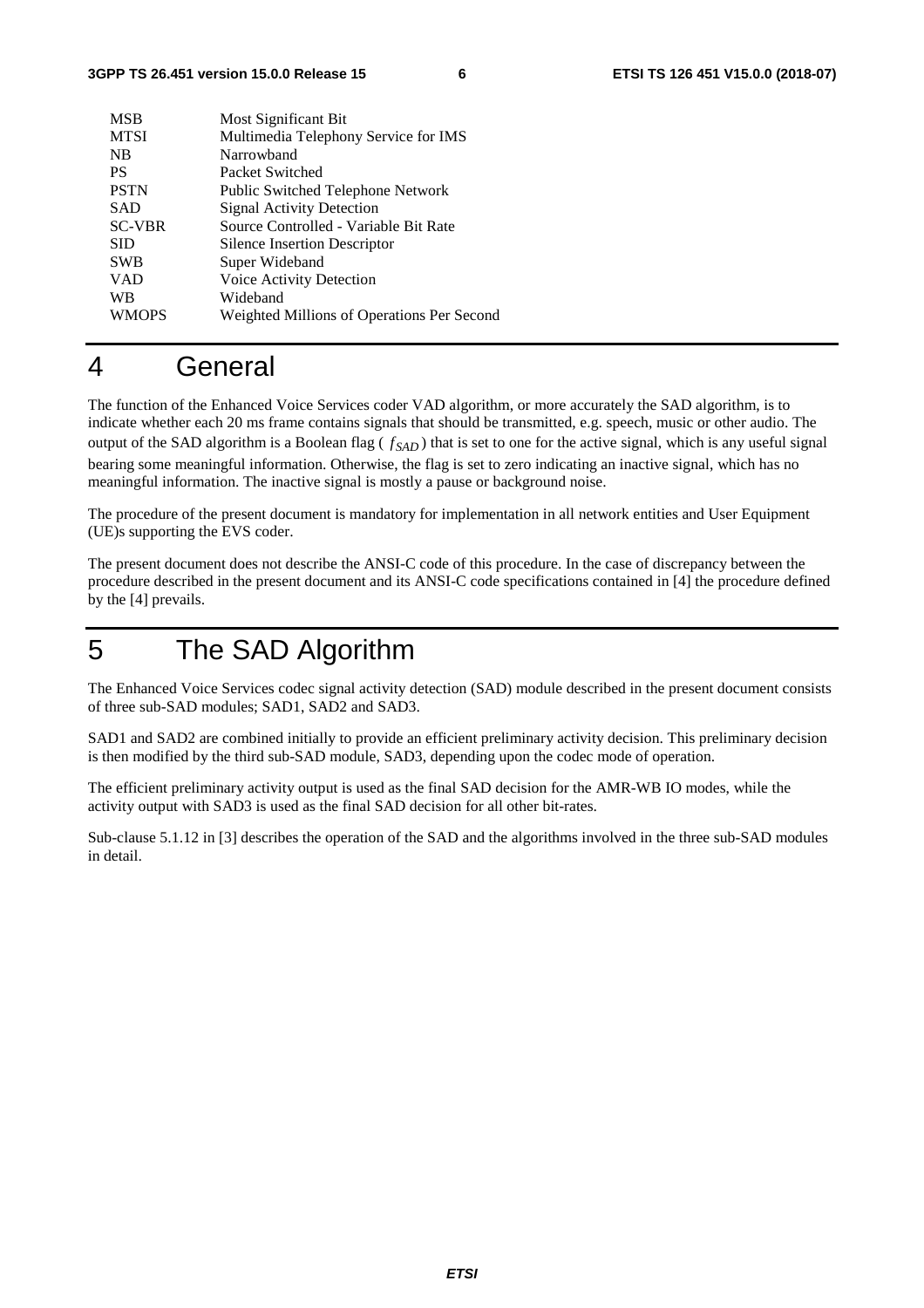# Annex A (informative): Change history

| <b>Change history</b> |       |                      |  |  |                                      |            |            |
|-----------------------|-------|----------------------|--|--|--------------------------------------|------------|------------|
| <b>Date</b>           | TSG # | <b>ITSG Doc. ICR</b> |  |  | <b>Rev Subiect/Comment</b>           | <b>Old</b> | <b>New</b> |
| 2014-09               | 65    | ISP-140466           |  |  | Presented at TSG-SA #65 for approval |            | 1.0.0      |
| 2014-09               | 65    |                      |  |  | Approved at TSG SA~65                | 1.0.0      | 12.0.0     |
| 2015-12               | 70    |                      |  |  | Version for Release 13               | 12.0.0     | 13.0.0     |
|                       |       |                      |  |  |                                      |            |            |

| <b>Change history</b> |         |             |            |  |  |                         |                |
|-----------------------|---------|-------------|------------|--|--|-------------------------|----------------|
| <b>Date</b>           | Meeting | <b>TDoc</b> | <b>ICR</b> |  |  | Rev Cat Subject/Comment | <b>New</b>     |
|                       |         |             |            |  |  |                         | <b>version</b> |
| 2017-03               | 75      |             |            |  |  | Version for Release 14  | 14.0.0         |
| 2018-06               | 80      |             |            |  |  | Version for Release 15  | 15.0.0         |